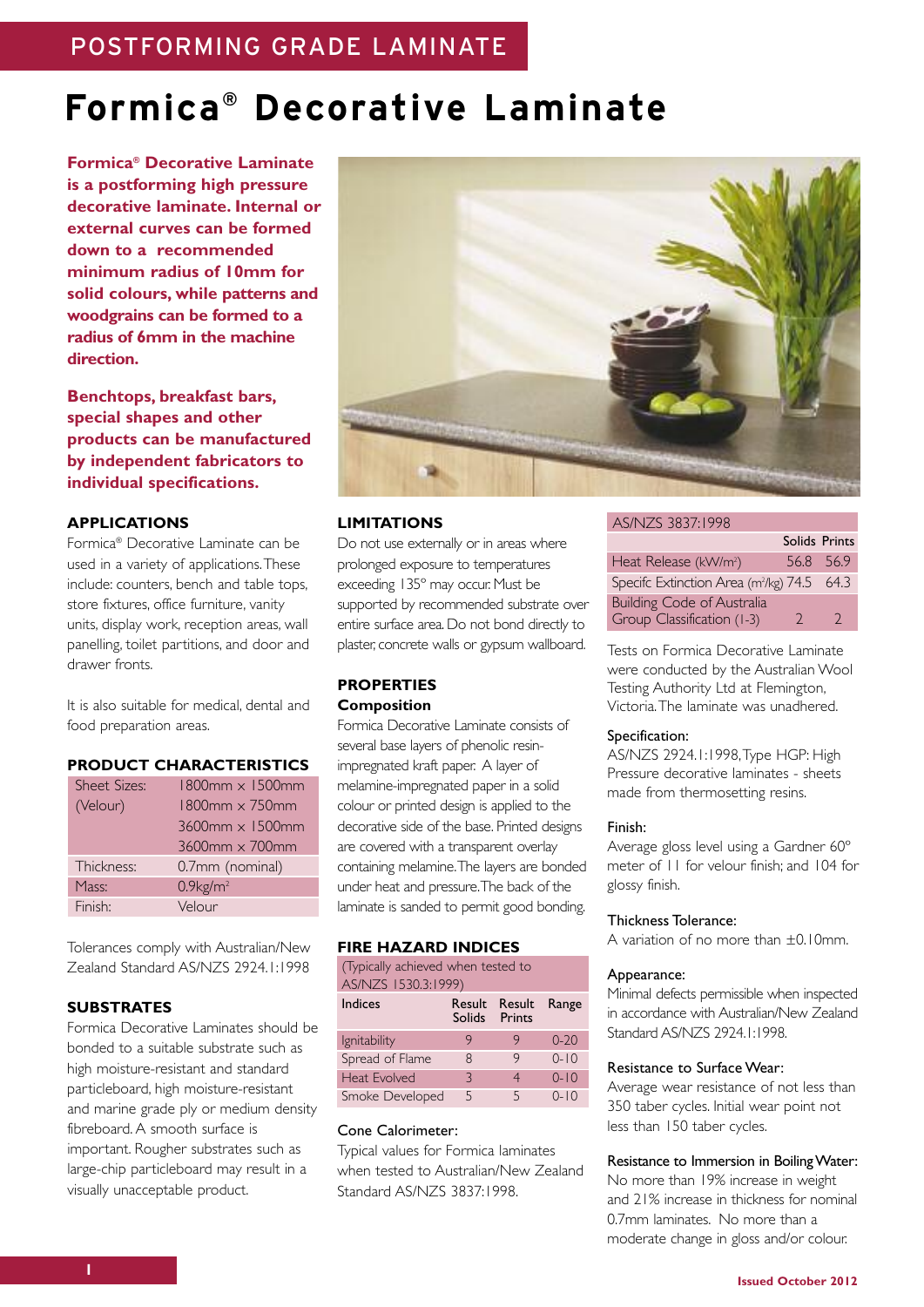# POSTFORMING GRADE LAMINATE

#### Resistance to dry heat

No more than a slight change in gloss and/or colour after 20 minutes in contact with a container holding glycerol tristearate at 180ºC for velour finish, or a moderate change for glossy finish.

# Resistance to Scratching:

Resists a force of 2 Newtons when scratched with a diamond stylus. Gloss has a scratch resistance of no less than 0.5 Newtons.

# Dimensional Stability:

After exposure to controlled high and low humidity conditions, a dimensional change of no more than: 0.75% with the grain and 1.25% across the grain.

# Resistance to Impact:

No visible damage when subjected to an impact of 20N from a 5mm steel ball mounted at one end of a spring-loaded bolt.

# Resistance to Staining:

No staining by 34 specified reagents. Moderate staining by 15 additional specified reagents is permitted, but a mild abrasive creme cleanser should easily remove the stains. Highly abrasive cleaners are not recommended for stain removal.

# Resistance to Colour Change in Artificial Light:

No more than a slight colour change in Xenon arc light (minimum 6 on Blue Wool Scale).

Formica Decorative Laminates comply with the colour fastness requirements of the Australian/New Zealand Standard AS/NZS 2924.1:1998.They have good colour retention under normal conditions of internal use.

Prolonged exposure to sunlight may cause some change in colour. For this reason, Formica Decorative Laminates are not recommended for external use.

# Resistance to Cigarette Burns:

No more than a moderate change in gloss and/or moderate brown staining.

# Formability:

Will satisfactorily postform after reaching 163ºC without cracking, blistering or

delaminating when fabricating in accordance with the guidelines of this document.

# Resistance to Blistering:

After the sample temperature has reached 163ºC at the specified heat up rate, a minimum time of 15 seconds should elapse before blistering occurs.

# Resistance to Steam:

No more than a moderate change of gloss and/or colour.

# **DESIGN AND SPECIFICATION NOTES**

Formica Decorative Laminate can be formed by specialist fabricators to a recommended minimum internal or external radius of 10mm of the substrate profile in the machine direction only.

Formica patterns and woodgrains can be formed to a 6mm radius in the machine direction only.

Any requirements for smaller radii postforming or cross directional postforming needs to be negotiated between specifier and fabricator, and will not be covered by the Formica Laminates 7 Year Limited Warranty.

# **STATIONARY FORMING**

Postforming (P/F) Laminate bonded with suitable adhesive to pre-shaped core.

Area to be formed must reach 163ºC before forming.

This temperature can be controlled and monitored by the use of "tempilaq" (heat sensitive liquid).

Apply tempilaq on the area to be heated.Allow heat up time to elapse.

The tempilaq will melt at the prescribed temperatures and give an immediate, accurate visible indication of the temperature on the laminate surface. Heat up and bending must be

- completed before the laminate blisters, • Tempilaq must melt across the entire area to ensure tight forming.
- Heat up time is 20 to 28 sec. before forming.
- Blister time is in excess of 34 sec.

Any cracking along the top or bottom of the postformed edge is a clear indication of insufficient heat either on top or along the bottom of the bend.

Tempilaq will indicate the area affected by insufficient heat.Adjust the heat accordingly.

Settings for best post forming will vary from machine to machine. It is the fabricator's responsibility to optimise settings using the guidelines supplied.

# Common Problems Encountered During Postforming

- *1. Factors affecting changes in heat up time:*
- a. Pattern
- b. Colour
- c. Sheet thickness
- d. Room temperature
- e. Board temperature
- f. Relative humidity
- g. Draughts from doorways or other openings

*2. Main factors contributing to cracks when postforming are:*

- a. Rough substrate profile preparation
- b. Wrong heat up rate
- c. Insufficent heat
- d. Very cold substrate and laminate
- e. Uneven heat distribution
- f. Element too far from laminate
- g. Heating element too cold

*3. Main factors contributing to blistering when postforming are:*

- a. Heating the laminate for too long
- b. Uneven heat distribution
- c. Warped material
- d. Heating element too hot

*4. Main factors contributing to delamination when postforming are:*

- a. Insufficient heat
- b. Insufficient glue
- c. Insufficient pressure

# Remember

• Temperature must be uniform along the postformed length and across the depth of the laminate to be postformed. Uniform heat spread over the depth of laminate to be postformed becomes more critical as the depth of laminate increases.

 $\mathbf \Omega$